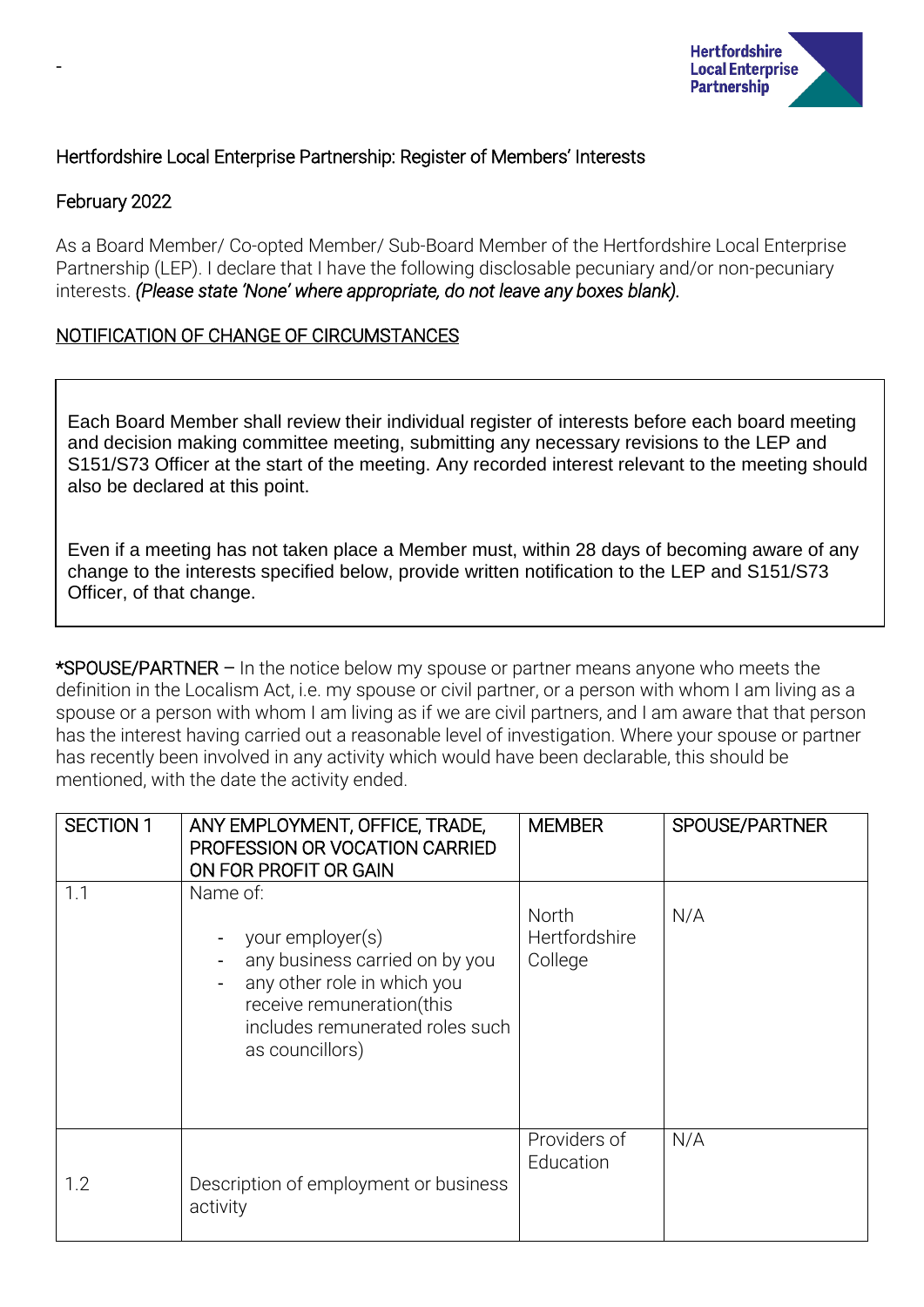

| 1.3              | The name of any firm in which you are<br>a partner                                                                                                                                                                                                                                                       | None                                                                                                                                                                                                                                                 | N/A            |
|------------------|----------------------------------------------------------------------------------------------------------------------------------------------------------------------------------------------------------------------------------------------------------------------------------------------------------|------------------------------------------------------------------------------------------------------------------------------------------------------------------------------------------------------------------------------------------------------|----------------|
| 1.4              | The name of any company for which<br>you are a remunerated director                                                                                                                                                                                                                                      | None                                                                                                                                                                                                                                                 | N/A            |
| SECTION 2        | <b>SPONSORSHIP</b>                                                                                                                                                                                                                                                                                       | <b>MYSELF</b>                                                                                                                                                                                                                                        | SPOUSE/PARTNER |
| 2.1              | Any financial benefit obtained (other<br>than from the LEP) which is paid as a<br>result of carrying out duties as a<br>Member.<br>This includes any payment or financial<br>benefit from a Trade Union within the<br>meaning of the Trade Union and<br>Labour Relations (Consolidation) Act<br>1992 (a) | None                                                                                                                                                                                                                                                 | N/A            |
| <b>SECTION 3</b> | <b>CONTRACTS</b>                                                                                                                                                                                                                                                                                         | <b>MYSELF</b>                                                                                                                                                                                                                                        | SPOUSE/PARTNER |
| 3.1<br>3.2       | Any contract for goods, works or<br>services with the LEP which has not<br>been fully discharged by any<br>organisation named at 1.1<br>Any contract for goods, works or                                                                                                                                 | Airbus STEM<br>Centre<br>North Herts<br>College<br>Design and<br>Innovation<br>Centre<br><b>NHC LEP</b><br>Skills &<br>Equipment<br>Fund<br><b>NHC Future</b><br>Talent<br><b>NHC Sports</b><br>Science<br>Facilities<br><b>STEM City</b><br>None at | N/A<br>N/A     |
|                  | services entered into by any<br>organisation named at 1.1 where either<br>party is likely to have a commercial<br>interest in the outcome of the business<br>being decided by the LEP in the<br>forthcoming meeting.                                                                                     | present                                                                                                                                                                                                                                              |                |
| <b>SECTION 4</b> | <b>LAND OR PROPERTY</b>                                                                                                                                                                                                                                                                                  | <b>MYSELF</b>                                                                                                                                                                                                                                        | SPOUSE/PARTNER |

-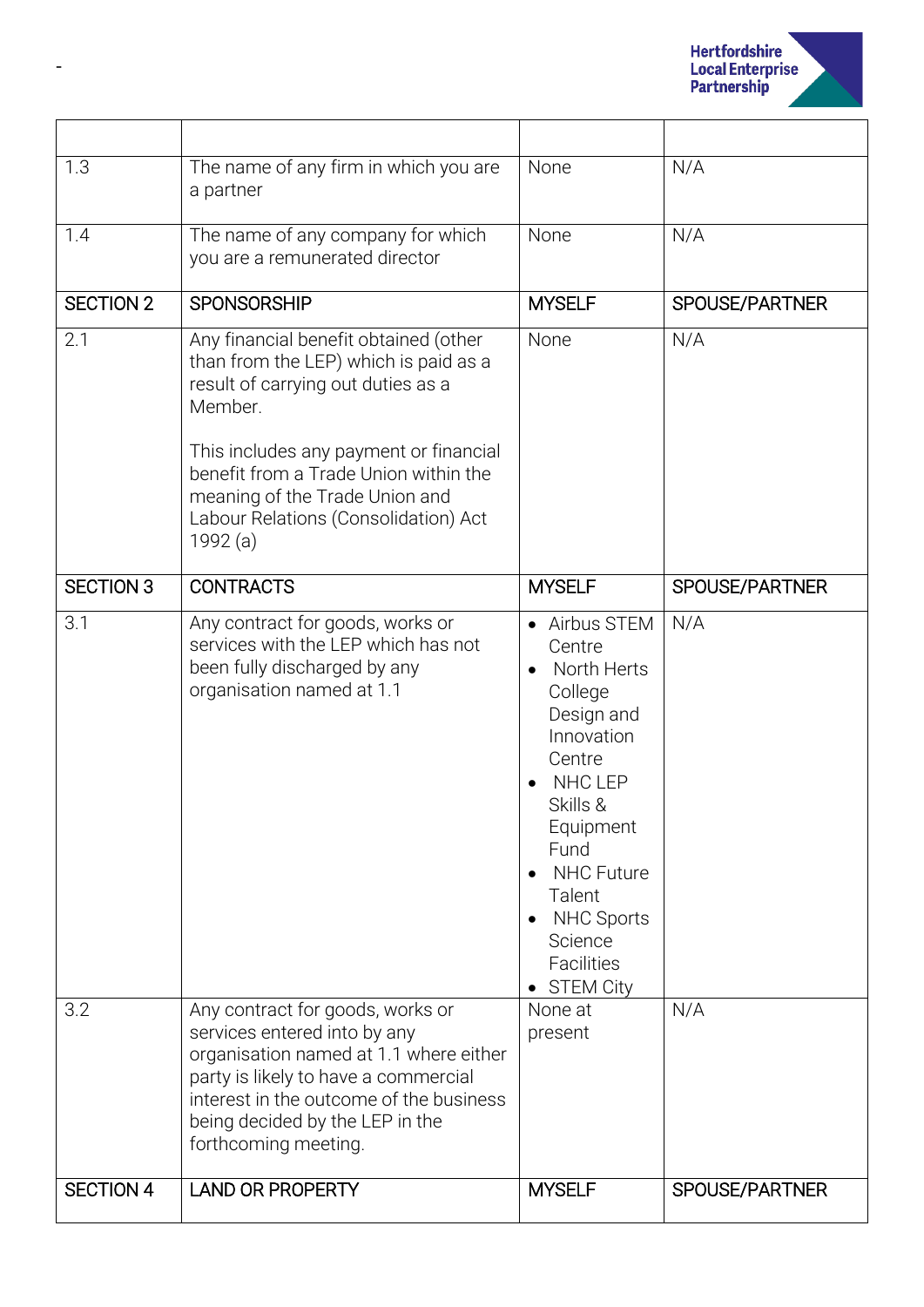

| Any interest you or any organisation<br>listed at 1.1 may have in land or<br>property which is likely to be affected<br>by a decision made by the LEP.<br>This would include, within the area of<br>the LEP:<br>Any interest in any land in the<br>LEP areas, including your<br>place(s) of residency<br>Any tenancy where the landlord<br>is the LEP and the tenant is a<br>body in which relevant person<br>has a beneficial interest<br>Any licence for a month or<br>longer to occupy land owned by<br>the LEP<br>For property interests, please state the<br>first part of the postcode and the Local<br>Authority where the property resides. If<br>you own/lease more than one property<br>in a single postcode area, please state<br>this. | None          | N/A            |
|----------------------------------------------------------------------------------------------------------------------------------------------------------------------------------------------------------------------------------------------------------------------------------------------------------------------------------------------------------------------------------------------------------------------------------------------------------------------------------------------------------------------------------------------------------------------------------------------------------------------------------------------------------------------------------------------------------------------------------------------------|---------------|----------------|
| <b>SECURITIES</b>                                                                                                                                                                                                                                                                                                                                                                                                                                                                                                                                                                                                                                                                                                                                  | <b>MYSELF</b> | SPOUSE/PARTNER |
| Any interest in securities of an<br>organisation under 1.1 where:-<br>(a) that body (to my knowledge)<br>has a place of business or land<br>in the area of the LEP; and<br>(b) either-<br>the total nominal value of<br>(i)<br>the securities exceeds<br>£25,000 or one hundredth<br>of the total issued share<br>capital of that body or;<br>if the share capital of that<br>(i)<br>body is of more than one<br>class, the total nominal<br>value of the shares of any<br>one class in which has an<br>interest exceeds one<br>hundredth of the total<br>issued share capital of<br>that class.                                                                                                                                                   | None          | N/A            |
|                                                                                                                                                                                                                                                                                                                                                                                                                                                                                                                                                                                                                                                                                                                                                    |               |                |

-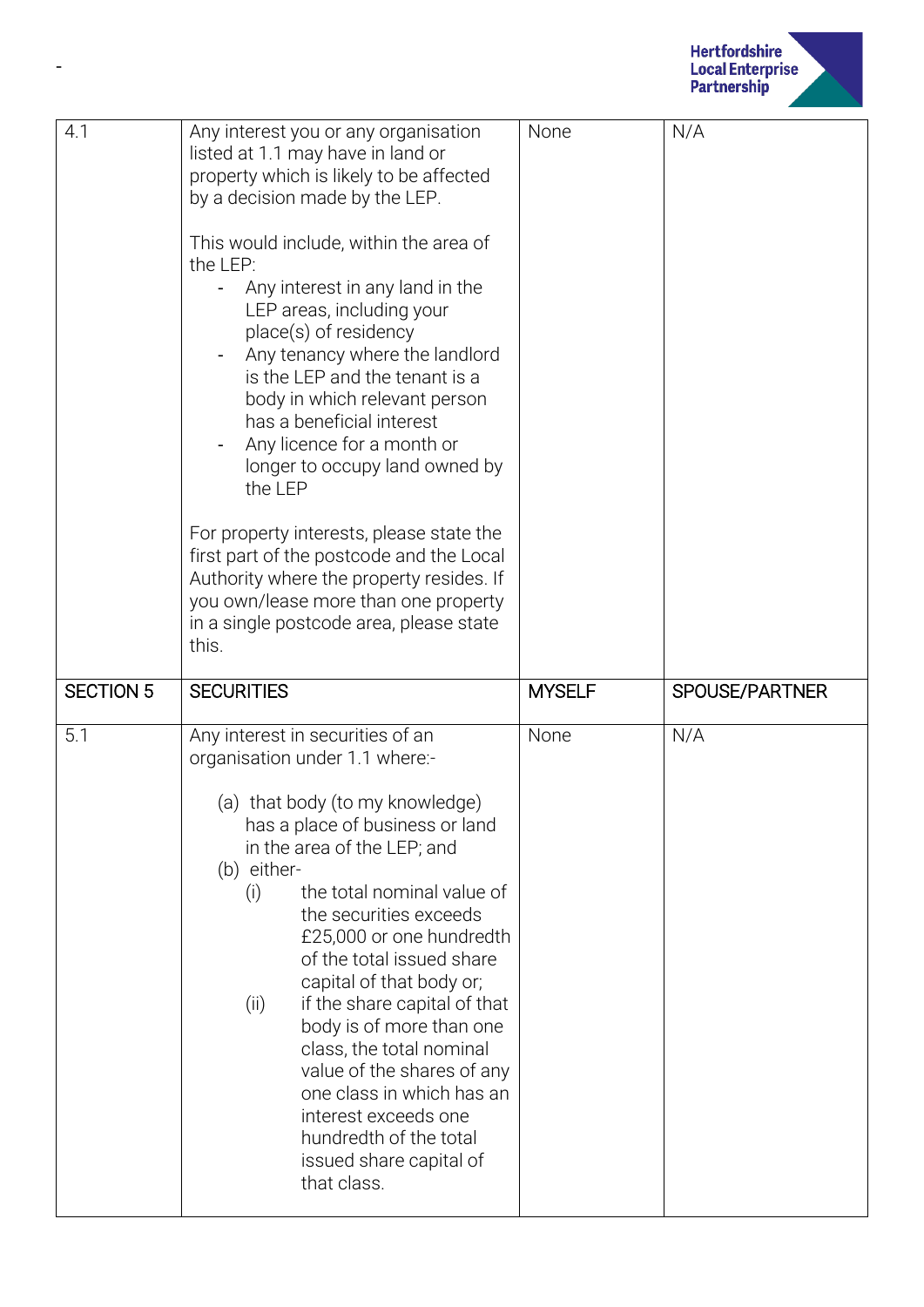

| <b>SECTION 6</b> | <b>GIFTS AND HOSPITALITY</b>                                                                              | <b>MYSELF</b> | SPOUSE/PARTNER |
|------------------|-----------------------------------------------------------------------------------------------------------|---------------|----------------|
| 6.1              | Any gifts and/or hospitality received as<br>a result of membership of the LEP<br>(above the value of £50) | None          | N/A            |

-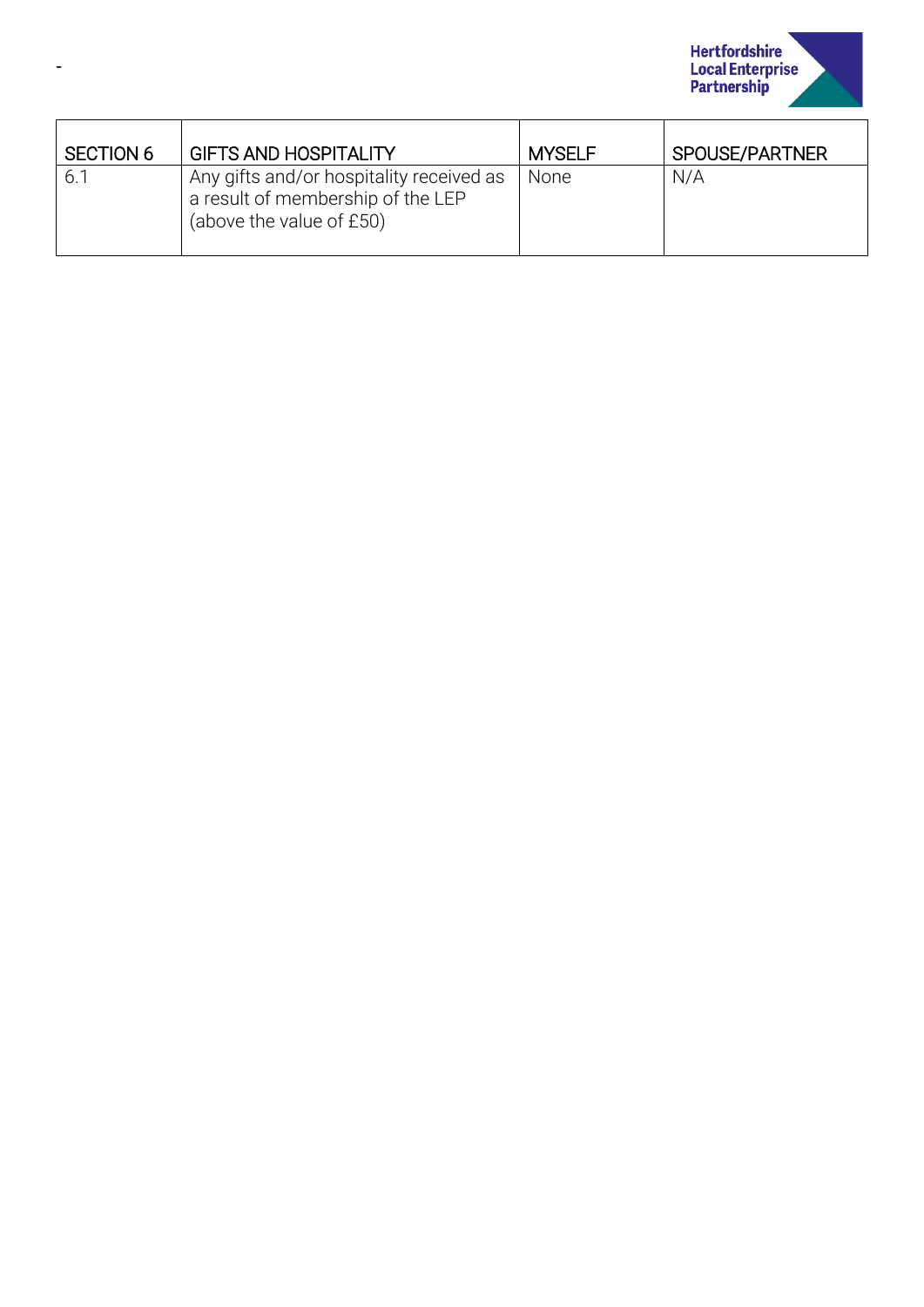

### OTHER INTERESTS

-

#### Membership of Organisations

I am a member of, or I am in a position of general control, a trustee of, or participate in the management of:

1. Any body to which I have been appointed or nominated by the LEP:

LEP Skills & Employment Board

2. Any body exercising functions of a public nature - eg school governing body or another LEP:

North Hertfordshire College Corporation Hart Schools Trust Virtual School Governing body

3. Any body directed to charitable purposes:

As above

4. Any body, one of whose principal purposes includes the influence of public opinion or policy (including any political party or trade union):

None

5. Any local authority (please state any interests you hold as LA leaders/cabinet members for LA land, resources and the LA's commercial interests):

None